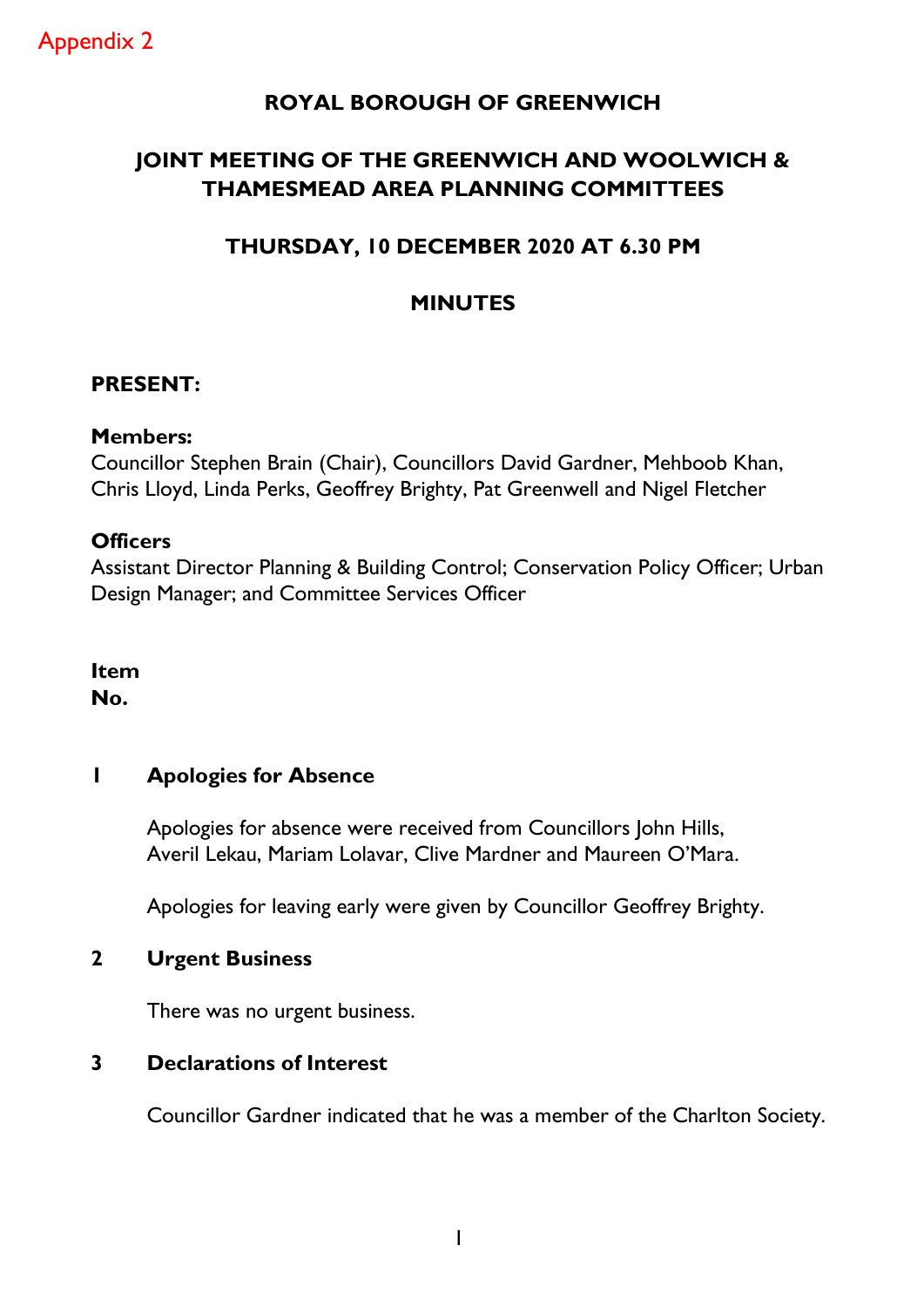## **Resolved –**

That the list of Councillors' memberships as Council appointed representatives on outside bodies, joint committees and school governing bodies be noted.

## **4 Consultation on draft Appraisals (Supplementary Planning Documents) for the Charlton Riverside Conservation Area and the Thames Barrier & Bowater Road Conservation Area**

The Conservation Policy Officer gave a powerpoint presentation.

In response to questions from the Committee, the Conservation Policy Officer replied that a few of the 12 responses had been from individuals. Atlas and Derrick Gardens had a Residents Association which received an email notifying them of the consultation, the Conservation Policy Officer added that she had also engaged in pre-consultation with them when she had been carrying out the appraisal.

Members commented in support of the appraisal. It was felt that the appraisals strengthened the conservation areas and were extremely important in terms of determination of future planning applications. It was good that Atlas and Derrick Gardens had been included. It was hoped that the inclusion of the Thames Barrier did not mean that developers could use that as a precedent for developments, but equally that did not mean they should end up with faux Victoriana.

Members queried how they could connect Charlton riverside and Charlton hillside, and how they could bring together strategic key views. It was asked if conservation areas could be created further along the river front, and also for Maryon Park. It was suggested that a point be added requiring better maintenance of access to the beaches. It was felt that public art should be given consideration.

In response to further questions from the Committee the Conservation Policy Officer confirmed that there would be a rolling programme of revisiting the appraisals, with exceptions such as the single building in Deptford High Street and Goldie Leigh hospital as they were self contained and not as urgent. She explained that the appraisals would become a material consideration in the planning framework, and would also be incorporated into strategies for their areas, for example the local connection study being undertaken by TfL and the Greater London Authority. With regard to the potential for more conservation areas along the river, the Conservation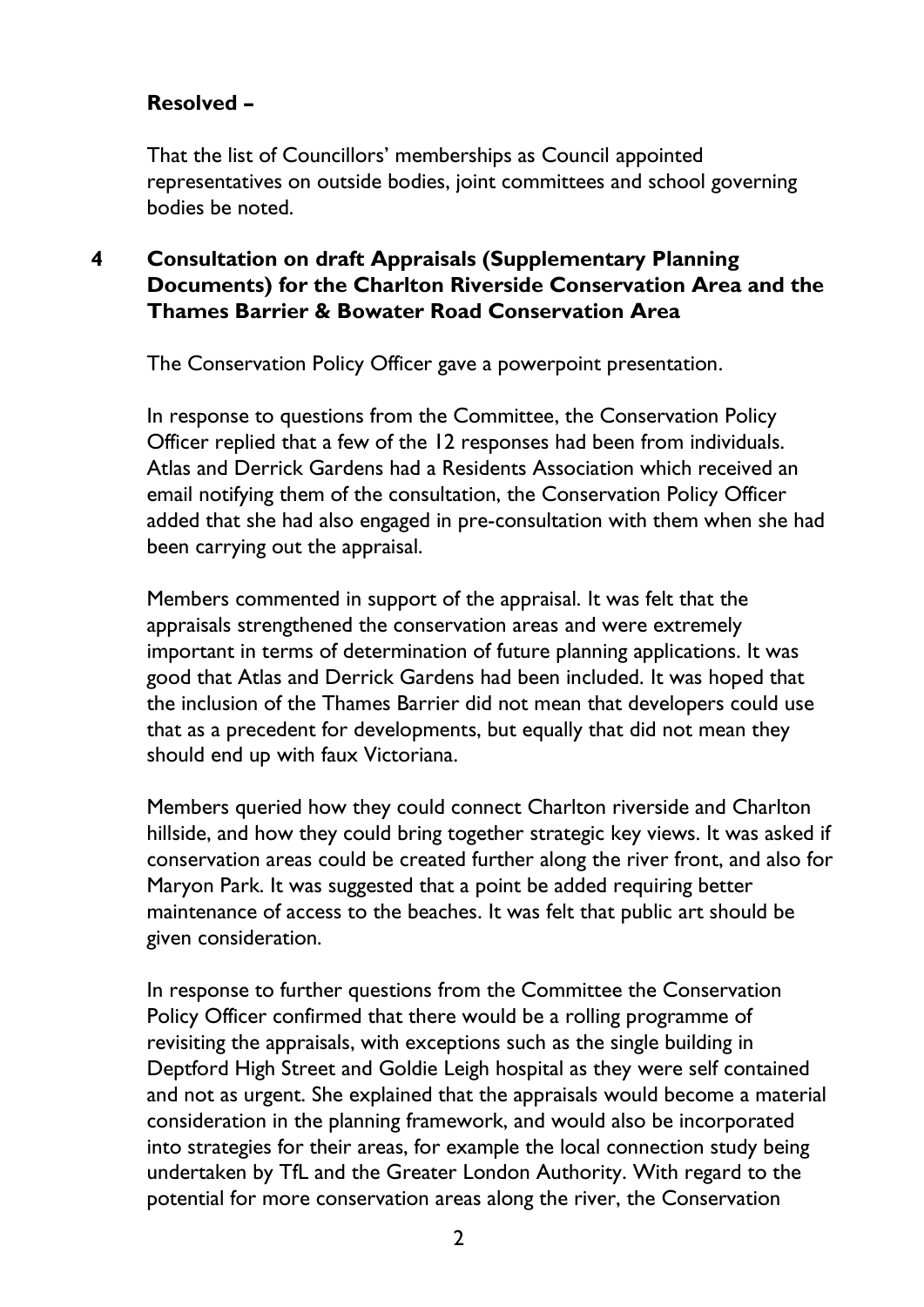Policy Officer noted that part of Woolwich Dockyard was in the Bowater Road conservation area. She advised that the other part was looked at during consideration of the Woolwich Town Centre conservation area, and while there had been some additional local listings of buildings it was not included in the Town Centre conservation area because it did not form part of the character of the town centre. The Conservation Policy Officer advised that the extreme northern part of Maryon Park was included in the conservation area because it formed a green corridor leading from the river; the Park already had a few designations on it but whether it could form its own conservation area was something that could be looked at.

The Conservation Policy Officer said that the appraisals focused attention on dilapidated buildings which needed restoration; it might be possible to look at various funding possibilities for them such as with the local residents associations or possibly through crowdfunding opportunities, and they could also discuss with Historic England when they did their heritage at risk monitoring to see if it was possible to put such buildings on the at risk register. The Conservation Policy Officer noted that the Thames Barrier formed part of the industrial aesthetic of the area, the predominant building materials in the area were not only brick, but a lot of metal, but it was thought it would be unlikely that a developer would replicate the materials of the Thames Barrier in a residential application. The Conservation Policy Officer agreed that public art was an essential strand, as demonstrated for example on the hoardings.

The Conservation Policy Officer informed Members that Officers were not at the stage of compiling the consultation statement, but when it was completed it would go to Cabinet and list every point received and against each point would be the response of the Royal Borough of Greenwich.

The Chair thanked the Conservation Policy Officer for her presentation.

#### **Resolved** -

That the draft Appraisals (Supplementary Planning Documents) for the Charlton Riverside Conservation Area and for the Thames Barrier & Bowater Road Conservation Area be noted.